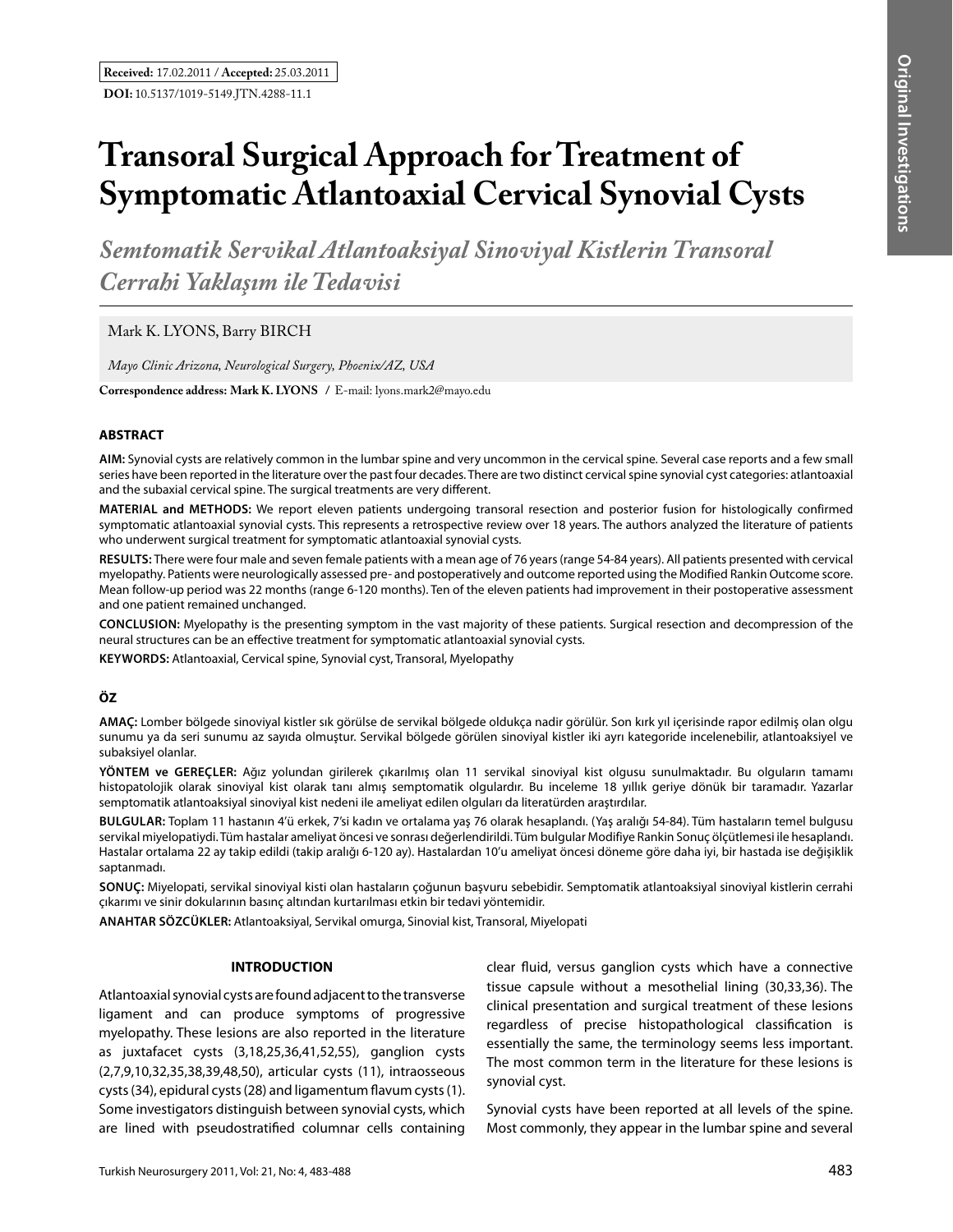reports have described the clinical presentation, imaging characteristics and surgical treatment (1,2,6-10,12,18,24- 26,28,31,32,35,36,39,43,50,52,54). Much less commonly found are synovial cysts of the cervical (11-16,20-23,30,33- 38,41,42,45-49,51,52,55-59) and thoracic spinal segments (8,19,29,44,52). Subaxial cervical synovial cysts can present as myelopathy or radiculopathy (14-18,20,21,28,34,36,38,40- 42,46,58) whereas C1/C2 synovial cysts present almost exclusively as myelopathy (11,13,23,30,37,45,48,49,51,57, 59). The surgical treatment of atlantoaxial synovial cysts versus subaxial synovial cysts varies considerably. The purpose of this review was to analyze the clinical features, surgical treatments and outcomes of atlantoaxial cervical synovial cysts in our series and those reported in the literature.

### **MATERIAL and METHODS**

Between 1993 and 2010, 11 patients with atlantoaxial synovial cysts underwent surgical resection. Those patients with C1/C2 synovial cysts, for whom a minimum of six month follow-up evaluation was not possible or there was a lack of histopathological confirmation of a synovial cyst, were excluded from this analysis. Eight patients who underwent transoral resection of their presumed synovial cyst were excluded from this analysis. Seven of the patients did not have pathologic confirmation of a synovial cyst performed at the time of resection and one patient had less than six months of follow-up. We evaluated the clinical presenting symptoms, neuroimaging studies, location of the synovial cyst, surgical treatment and outcomes of the patient based upon a retrospective review of patient charts. This study was approved by the Institutional Review Board. The mean age of the patients was 76 years (range 54-84 years). There were four males and seven females. All patients presented with progressive myelopathy symptoms. No patients reported a history of cervical spine trauma or had previous surgery at the level of the synovial cyst. All patients underwent magnetic resonance (MR) imaging or, when unable to undergo MR imaging, computerized tomography (CT) myelography as part of their preoperative evaluation.

### **RESULTS**

All patients underwent a transoral decompression, gross total synovial cyst resection and a posterior fusion, either concomitant or subsequent to the transoral resection. Histopathology confirming the presence of the synovial cyst

was performed in all 11 cases. Nine of the eleven patients underwent a planned tracheostomy prior to the transoral approach. No patients required a permanent tracheostomy. Three patients had an intraoperative cerebrospinal fluid leak which was repaired directly and treated with lumbar drainage. Based upon clinical evaluation, five patients underwent a postoperative swallowing study. Of these, two patients had documented swallowing dysfunction requiring temporary placement of a gastrostomy for postoperative dysphagia. Two patients required temporary placement of a gastrostomy for postoperative dysphagia. One patient had an infection with Streptococcus viridians treated with a course of intravenous antibiotics. All patients underwent neurological follow-up and the postoperative Rankin score was determined based upon that evaluation (Table I). The mean follow-up period was 22 months (range 6-120 months). It is important to note however, that one patient had an extensive follow-up period. When that patient is removed from the follow-up analysis the mean follow-up time was 12 months. All patients either stabilized (1 patient) or improved (10 patients) from their preoperative Rankin Outcome Score at follow-up. The patient characteristics are summarized in Table II.

## **DISCUSSION**

Synovial cysts are recognized as a cause of radicular and myelopathic symptoms. The review of the literature on cervical synovial cysts identifies both atlantoaxial and subaxial locations. Magnetic resonance imaging has greatly increased the preoperative diagnostic accuracy of the lesions (5,8,24,29) (Figures 1-3). The etiology of synovial cysts is generally thought to be related to motion or trauma affecting the facet joint (26,43,50). This would correlate with the observation that the most common lumbar level for a synovial cyst is L4/L5 (28,43) and for the subaxial cervical level they are most often reported at C7/T1 (16,18,20,21,28,40- 42,46,55). The vast majority of synovial cysts reported in the literature involve the lumbar spine (1,2,5-12,18,24- 26,31,32,35-39,43,50-52,54).There are reports of synovial cysts affecting the thoracic spine, but these are much less common (8,19,29,44). Atlantoaxial synovial cysts most commonly arise in the retroodontoid space from the atlantodental joint and present as cervicomedullary compressive myelopathy (3,4,11,13,15,17,22,23,27,30,37,45,47-49,51,56-59). Reports of acute hemorrhage (31,43,54) or rapidly enlarging cysts (12,46) have been reported requiring urgent surgical

**Table I:** Modified Rankin Scale

| 0              | No symptoms                                                                                                           |
|----------------|-----------------------------------------------------------------------------------------------------------------------|
|                | No significant disability. Performs all usual activities, despite some symptoms                                       |
| 2              | Slight disability. Able to look after own affairs without assistance, but unable to carry out all previous activities |
| 3              | Moderate disability. Requires some help, but able to walk unassisted                                                  |
| $\overline{4}$ | Moderately severe disability. Unable to attend to own bodily needs without assistance, and unable to walk unassisted  |
|                | Severe disability. Requires constant nursing care and attention, bedridden, incontinent                               |
|                | Dead                                                                                                                  |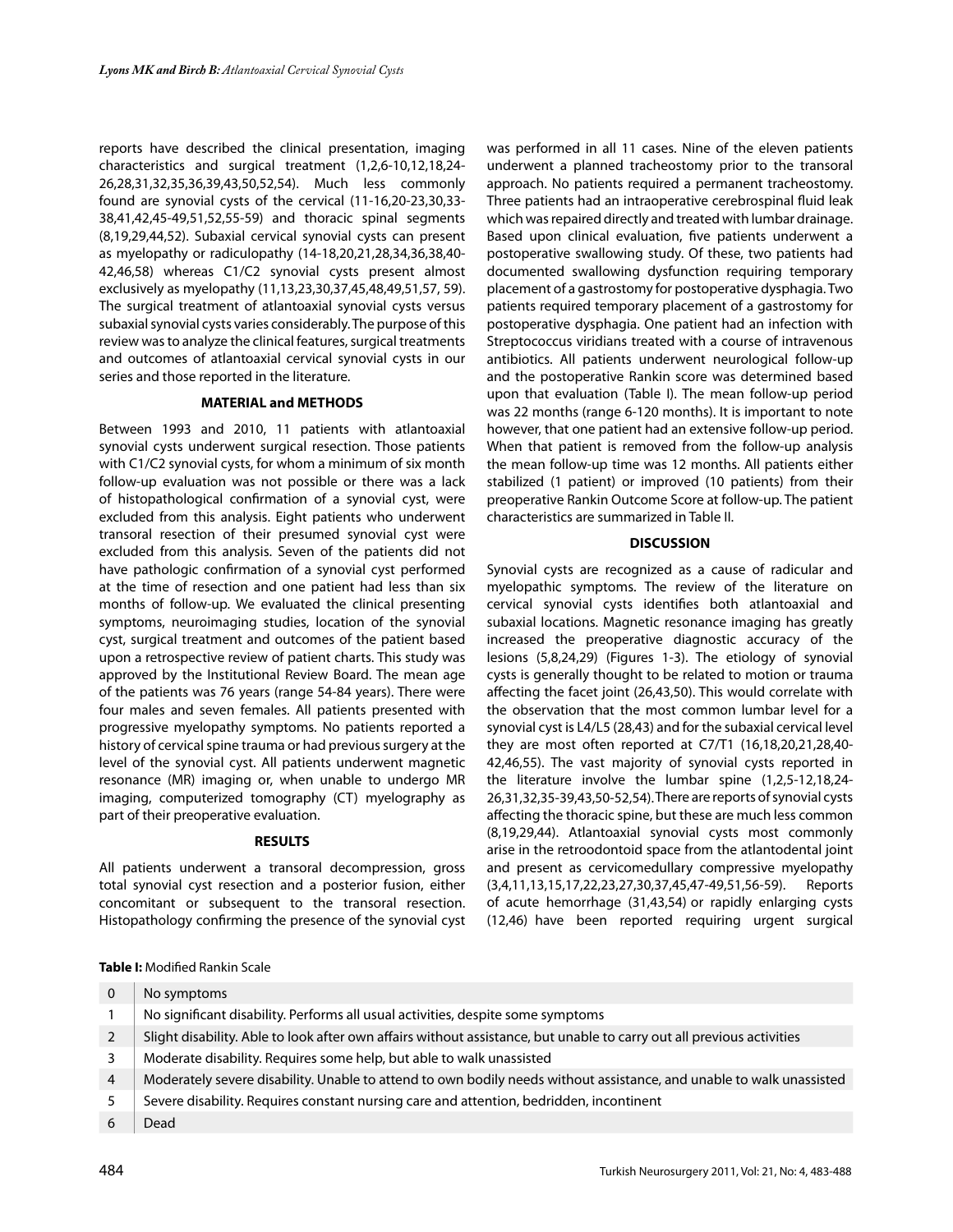| Age (yrs) Sex | <b>Surgery</b> | <b>Cyst Resection</b> | <b>Rankin Score Preop Postop</b> | F/U months       | <b>CSF Leak</b> | <b>Infection</b> |
|---------------|----------------|-----------------------|----------------------------------|------------------|-----------------|------------------|
| 54/F          | TO/PF          | Total                 | 31                               | 20               | No.             | No               |
| 81/M          | TO/PF          | Total                 | 21                               | 9                | Yes             | <b>No</b>        |
| 76/F          | TO/PF          | Total                 | 31                               | 6                | No.             | No               |
| 74/M          | TO/PF          | Total                 | 21                               | 8                | <b>No</b>       | <b>No</b>        |
| 80/M          | TO/PF          | Total                 | 32                               | 15               | No.             | No               |
| 77/F          | TO/PF          | Total                 | 32                               | 10 <sup>10</sup> | Yes             | Yes              |
| 80/M          | TO/PF          | Total                 | 32                               | 8                | No.             | <b>No</b>        |
| 84/F          | TO/PF          | Total                 | 33                               | 15               | No.             | <b>No</b>        |
| 79/F          | TO/PF          | Total                 | 31                               | 18               | No.             | No               |
| 77/F          | TO/PF          | Total                 | 21                               | 10 <sup>°</sup>  | Yes             | <b>No</b>        |
| 75/F          | TO/PF          | Total                 | 32                               | 120              | No.             | No               |

| Table II: Summary of Clinical Features of Patients Undergoing Surgery for Atlantoaxial Synovial Cysts |  |  |
|-------------------------------------------------------------------------------------------------------|--|--|
|                                                                                                       |  |  |

*Abbreviations: TO/PF = transoral/posterior fusion, CSF = cerebrospinal fluid*



**Figure 1:** Axial T2-weighted MR demonstrating large synovial cyst (arrow) arising from the transverse ligament resulting in compression of the upper cervical spinal cord. **Figure 3:** Axial T2-weighted MR shows postoperative changes



**Figure 2:** Sagittal T2-weighted MR demonstrating synovial cyst (arrow) arising from the transverse ligament resulting in severe compression of the medulla and upper cervical spinal cord.



showing resection of the synovial cyst and decompression of the upper cervical spinal cord.

intervention. The pathophysiologic etiology of synovial cysts and spinal segment frequency, remains a focus of debate in the literature. Generally, they are thought to arise from degenerative, congenital, inflammatory or traumatic causes (42). The upregulation of angiopoeitin-1, basic fibroblastic growth factor, substance P, platelet-derived growth factor and interleukins at the site of mechanically stressed facet joints may result in synovial hyperplasia leading to the formation of the cyst (20).

The surgical approach can be via a transoral approach with or without a posterior fusion or a posterior laminectomy approach. Several authors have reported good success with a posterior C1/C2 decompressive laminectomy and resection of the synovial cyst (4,11,13,22,23,27,30,45,47,49,57,59). Zorzon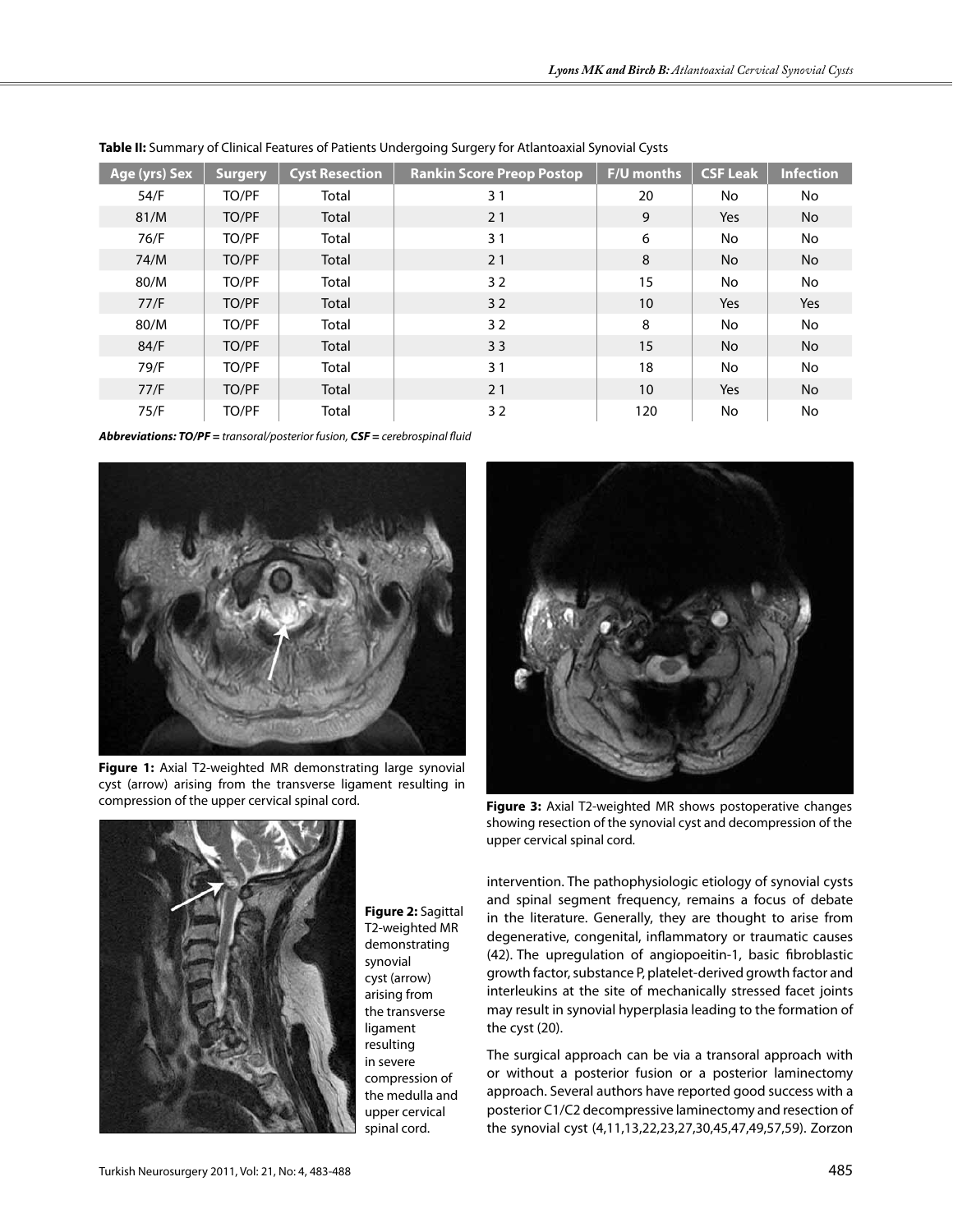et al. reported on their two cases utilizing the posterolateral approach and subtotal resection of the cyst (59). Both patients did well at follow-up. Synovial cysts that are more lateral at the atlantoaxial junction are very successfully approached via a posterior approach (4,11,22,30,45,49,59). The posterior transdural approach to the cyst has been reported by some as a safe and effective procedure (3,27,59). Subtotal resection of the cyst wall was performed in some of these cases, albeit with good postoperative neurologic results (11,23,30,49). Vergne and colleagues reported on their patient who underwent a posterior laminectomy, but biopsy alone was performed because of concern for neurologic deficits (57). Birch et al. reported their series of four patients, two undergoing a transoral approach and two undergoing a posterior approach (11). The location of the cyst impacted the surgical approach chosen. The two patients with a more lateral cyst underwent the posterior approach and subtotal resection, whereas the two patients with midline cysts underwent a transoral approach and gross total resection. All four patients demonstrated improvement on postoperative neurologic evaluation. The presence of some residual cyst did not impact outcome (11).The risk of postoperative dysphagia with the transoral approach is not insignificant, but has also been reported with the posterior approach secondary to hypoglossal nerve injury (22).

Others have utilized the transoral approach (11,17,37). These authors reported gross total resections of the synovial cysts

with direct visualization via the transoral approach. There was one postoperative wound infection that was successfully treated (11).There are reports of fusion alone without resection of the synovial cyst resulting in good outcomes (4,13,47). These authors advocate consideration of fusion alone as an option when the resection of the cyst is considered to carry a significant neurologic risk. In addition, two reports of cyst regression with external immobilization have been reported (15,53). Percutaneous aspiration has been reported as a viable alternative to surgical intervention (56). A summary of the reports of surgical treatment of atlantoaxial synovial cysts is found in Table III.

There are several different surgical approaches reported in the literature for the treatment of atlantoaxial synovial cysts. The posterior approach of cervical laminectomy with or without partial suboccipital craniectomy can be advantageous especially with laterally located cysts. Gross total resection, subtotal resection, biopsy and no resection via the posterior approach have all been reported with good clinical outcomes. The transoral approach may be associated with increased risks of cerebrospinal fluid leak and dysphagia, but potentially has the advantage of better visualization of the cyst and less cervical cord retraction. The number of reported cases with the variety of surgical techniques employed does not yet lend itself for statistically significant meta-analysis and determination of the optimal approach. For those cysts that are more laterally located, the case reports suggest that the

| <b>Authors &amp; Year</b> | Age(yrs) / Sex | <b>Surgery</b>   | <b>Cyst Resection</b> | <b>Pathology</b> | <b>Outcome</b> |
|---------------------------|----------------|------------------|-----------------------|------------------|----------------|
| Miller et al. 1989        | 67/F           | <b>DL C1/C2</b>  | Total                 | Yes              | Fair           |
| Goffin et al. 1992        | 65/M           | <b>DL C1/C2</b>  | Total                 | Yes              | Good           |
| Choe et al. 1992          | 61/F           | TO/PF            | Total                 | Yes              | Good           |
| Kaufmann et al. 1996      | 52/M           | TO               | Total                 | Yes              | Good           |
| Vergne et al. 1996        | 64/F           | DL <sub>C1</sub> | Total                 | Yes              | Good           |
| Birch et al. 1996         | 85/M           | TO/C1/C2 PF      | Total                 | Yes              | Good           |
|                           | 84/F           | <b>DL C1/C2</b>  | Total                 | Yes              | Good           |
|                           | 60/F           | DL C1/C2         | Subtotal              | Yes              | Good           |
|                           | 68/F           | TO/C1/C2 PF      | Total                 | Yes              | Good           |
| Fransen et al. 1997       | 75/F           | DL C1/C2         | Total                 | Yes              | Good           |
| Akiyama et al. 1999       | 51/F           | DL C1/PF         | Total                 | Yes              | Good           |
| Aksoy et al. 2000         | 61/M           | DL C1/C2/AF      | None                  | <b>No</b>        | <b>NR</b>      |
| Chang et al. 2000         | 45/M           | $C1/C2$ PF       | None                  | No               | Good           |
| Zorzon et al. 2001        | 84/F           | <b>DL C1/C2</b>  | <b>Total</b>          | Yes              | Good           |
|                           | 74/F           | <b>DL C1/C2</b>  | Total                 | Yes              | Good           |
| Eustacchio et al. 2003    | 75/M           | DLC <sub>1</sub> | Subtotal              | Yes              | Good           |
| Morio et al. 2003         | 71/F           | $C1/C2$ PF       | None                  | <b>No</b>        | Good           |
| Okamoto et al. 2004       | 72/M           | DL C1/C2/PF      | Subtotal              | <b>NR</b>        | Good           |
| Elhammady et al. 2009     | 67/F           | DLC <sub>1</sub> | Total                 | Yes              | Fair           |

|  | Table III: Literature Summary of Reported Cases of Atlantoaxial Cervical Synovial Cysts |
|--|-----------------------------------------------------------------------------------------|
|--|-----------------------------------------------------------------------------------------|

*Abbreviations: DL = decompressive laminectomy; TO = transoral resection; PF = posterior fusion; AF = anterior fusion, NR = not reported*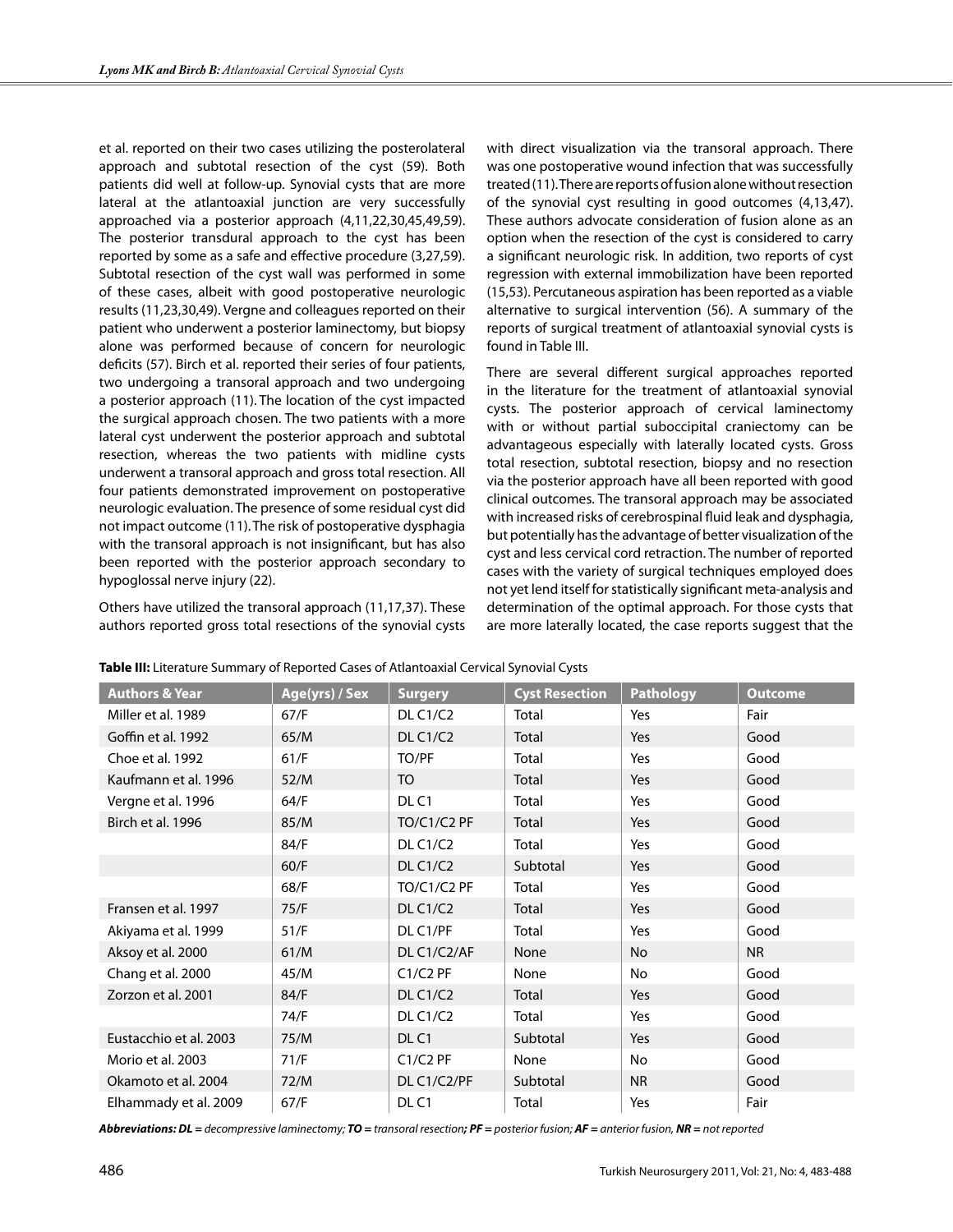posterior approach offers good clinical outcomes and avoids the specific morbidity associated with the transoral approach. With the posterior approach, the reports in the literature suggest that gross total resection of the cyst or cyst wall is not always possible with more midline cysts without potentially increasing the risk of neurologic morbidity. Preoperative neurological functional status and location of the synovial cyst may be important factors in determining the best surgical approach in these patients. Our patients all underwent a transoral approach, gross total resection of the synovial cyst and posterior fusion. Our results compare favorably to those reported in the literature. The patient population is generally elderly as reflected in our series as well as those reported in the literature. The transoral approach does, in many patients, predispose them to a destabilizing procedure requiring a fusion. Careful surgical planning and proper counseling with patients can result in neurological stabilization and in most patients, improvement in neurological function.

#### **CONCLUSIONS**

Symptomatic atlantoaxial synovial cysts are rare. Reports in the literature describe a variety of surgical approaches that are effective treatment options. The transoral approach for atlantoaxial synovial cysts does have morbidity associated with it. No patient had any neurological deterioration with this approach. However, cerebrospinal fluid leak, dysphagia and infection are important risk factors to consider when planning the optimal surgical approach in these patients. Synovial cysts that are more lateral at the atlantoaxial junction may be better approached posteriorly. The results of our patients undergoing the transoral approach for resection of the synovial cyst and decompression of the upper cervical cord compare favorably with other reports, including posterior approaches. There is not enough surgical evidence to recommend one approach over another as the optimal treatment option. It does appear clear, however, that neural decompression can result in good functional outcomes in this cohort of patients. Magnetic resonance imaging is currently the optimal radiographic study to identify these lesions. Surgical intervention in these patients with progressive myelopathy is an effective treatment.

#### **REFERENCES**

- 1. Abdullah AF, Chambers RW, Daut DP: Lumbar nerve root compression by synovial cysts of the ligamentum flavum. Report of four cases. J Neurosurg 60: 617-620, 1984
- 2. Abrahams JJ, Wood GW, Eames FA, Hicks RW: CT-guided needle aspiration biopsy of an intraspinal synovial cyst (ganglion): Case report and review of the literature. AJNR 9: 398-400, 1988
- 3. Akiyama H, Tamaki N, Kondoh T, Nagashima T: Craniocervical junction synovial cyst associated with atlanto-axial dislocation. Neurol Med Chir (Tokyo) 39:539-543, 1999
- 4. Aksoy FG, Gomori JM: Symptomatic cervical synovial cyst associated with an os odontoideum diagnosed by magnetic resonance imaging. Case report and review of the literature. Spine 25(10): 1300-1302, 2000
- 5. Apostatolaki E, Davies AM, Evans N, Cassar-Pullicino VN: MR imaging of lumbar facet joint synovial cysts. Eur Radiol 10: 615-623, 2000
- 6. Asamoto CP, Kuchelmeister K, Schachenmayr W: "Juxtafacet cysts", a misleading name for cystic formations of midline spine. Eur Spine J 16(9): 1499-1505, 2007
- 7. Assam CJ: Midline lumbar ganglion/synovial cyst mimicking an epidural tumor: Case report and review of pathogenesis. Neurosurgery 23:232-234, 1988
- 8. Awwad EE, Martin DS, Smith KR Jr, Bucholz RD: MR imaging of lumbar juxtaarticular cysts. J Comput Assist Tomo 14(3): 415-417, 1990
- 9. Baba H, Furusawa N, Maezawa Y, Uchida K, Kokubo Y, Imura S, Noriki S: Ganglion cyst of the posterior longitudinal ligament causing lumbar radiculopathy: Case report. Spinal Cord 35: 632-635, 1997
- 10. Bhushan C, Hodges FJ III, Wityk JJ: Synovial cysts (ganglion) of the lumbar spine simulating extradural mass. Neuroradiology 18: 263-268, 1979
- 11. Birch BD, Khandi AG, McCormick PC: Atlantoaxial degenerative articular cysts. J Neurosurg 85(5): 810-816, 1996
- 12. Cameron SE, Hanscom DA: Rapid development of a spinal synovial cyst. A case report. Spine 17: 1528-1530, 1992
- 13. Chang H, Park JB, Kim KW: Synovial cyst of the transverse ligament of the atlas in a patient with os odontoideum and atlantoaxial instability. Spine 25(6): 741-744, 2000
- 14. Chaoui FM, Njee-Bugha T, Figarella-Branger D, Peragut JC: Synovial cyst of the cervical spine. Neuro-Chir 46(4): 391-394, 2000
- 15. Cecchi PC, Peltz MT, Rizzo P, Musumeci A, Pinna G, Schwartz A: Conservative treatment of an atlantoaxial degenerative articular cyst: Case report. Spine 8: 687-690, 1988
- 16. Cho BY, Zhang HY, Kim HS: Synovial cyst in the cervical region causing severe myelopathy. Yonsei Med J 45(3):539-542, 2004
- 17. Choe W, Walot I, Schlesinger C, Chambi I, Lin F: Synovial cyst of the dens causing spinal cord compression. Case report. Paraplegia 31: 803-807, 1993
- 18. Christophis P, Asamoto S, Kuchelmeister K, Schachenmayr W: "Juxtafacet cysts". A misleading name for cystic formations of mobile spine. Eur Spine J 16(9): 1499-1505, 2007
- 19. Cohen-Gadol AA, White JB, Lynch JJ, Miller GM, Krauss WE: Synovial cysts of the thoracic spine. J Neurosurg (Spine 1) 1: 52-57, 2004
- 20. Colen CB, Rengachary S: Spontaneous resolution of a cervical synovial cyst: Case illustration. J Neurosurg Spine 4(2):186, 2006
- 21. Cudlip S, Johnston F, Marsh H: Subaxial cervical synovial cyst presenting with myelopathy. Report of three cases. J Neurosurg 90 (1 Suppl): 141-144, 1999
- 22. Elhammady MS, Farhat H, Aziz-Sultan MA, Morcos JJ: Isolated unilateral hypoglossal nerve palsy secondary to an atantooccipital joint juxtafacet synovial cyst. J Neurosurg Spine 10: 234-239, 2009
- 23. Eustacchio S, Trummer M, Unger F, Flaschka G: Intraspinal synovial cyst at the craniocervical junction. Zentralblatt Neurochir 64(2): 86-89, 2003